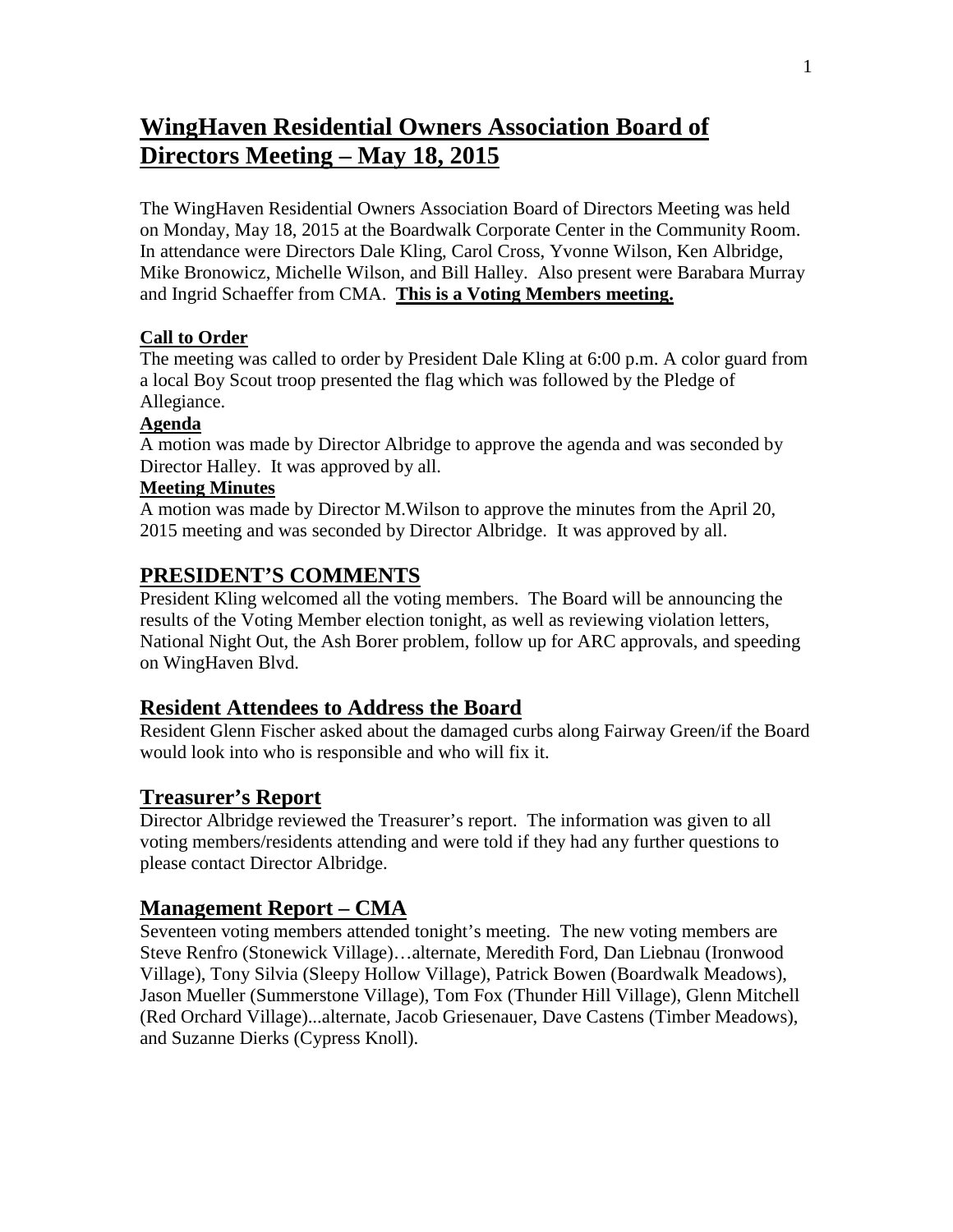## **Committee Reports**

**Architectural** – Director Albridge reported there were 7 request and all 7 were approved by the committee, two with stipulations. Director Albridge has been in the process of revising the violation letters being sent out to residents. He forwarded the revised letters to all Board members to be reviewed, and on May 1, 2015, an email vote was taken to approve the revised first and second letters that will be used in the future. The updated letters were approved by all.

**Beautification** – Director M.Wilson reported that the monuments will be finished later this month. Because of the weather, the work being done in the garden area by Runyon is about two weeks behind. Jason Mueller (**Tot Lot**) reported that he sent bid request out to 9 vendors and 5 responded. He and his committee reviewed the returned bids and chose 'All Inclusive Rec' based on price, quality and completion time. Comments were made by voting members and questions asked. The Board then discussed Option 3 with the addition of a swing set, which Jason and his committee had recommended. A motion was made by Director Kling to approve the all inclusive Option 3, subject to adequate explanation to the Board members of fall line materials, and potential swing options, all within the allotted budget. It was seconded by Director Cross and approved by all.

**Events** – Director Cross reported on the upcoming events in WingHaven. She and the committee dropped off refrigerator magnets to every home in the community. The upcoming events are on these magnets for homeowners to use as their reminder. She asked voting members to remind everyone to go to the WingHaven web site (wroa.info) and 'like' us. Treasurer for the committee, Betty Kling, reported on the positive financial situation of the committee. There are many community businesses that are sponsors for the events. Next big event to be held at the Park & Gardens will be on May 30, 2015.

**Grounds** – Charles Nager reported that the Art Council suggested a Banner Contest to get school children to decorate 10 poles that would be displayed in the Boardwalk area. The committee will be contacting the merchants in the Boardwalk area to see if they would contribute money to get the fountain activated again. Jason Story is continuing to work on the ash borer problem. He is looking for volunteers in the community to record where the diseased trees are located.

#### **Unfinished Business**

The Board discussed the definition of a Commercial vehicle and how it could impact the community. There are restrictions for a commercial vehicle in the WingHaven covenants and by-laws but it was decided that if a resident has extenuating circumstances for parking a commercial vehicle in their driveway, the resident could possibly obtain a variance. A motion was made by Director Bronowicz to accept the definition of a commercial vehicle as presented to the Board by Director Halley. It was seconded by Director Cross and approved by all.

#### **New Business**

Creating a Newsletter that would go out to residents was tabled until the June meeting.